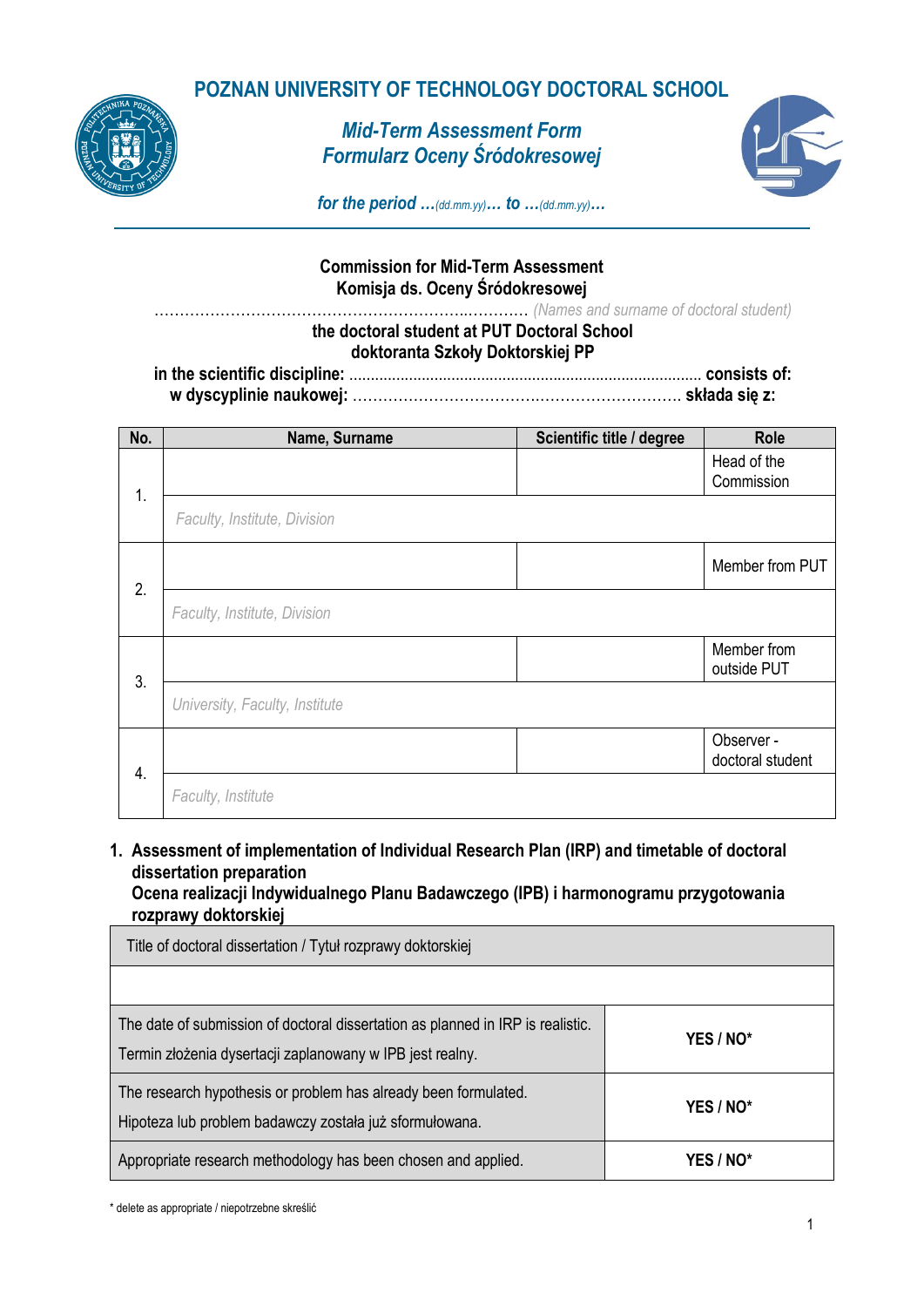| Odpowiednia metodyka badawcza została wybrana i zastosowana.                                                                                                                                                                            |                             |
|-----------------------------------------------------------------------------------------------------------------------------------------------------------------------------------------------------------------------------------------|-----------------------------|
| The results obtained so far are relevant to the realization of the doctoral<br>dissertation.<br>Uzyskane dotychczas wyniki są istotne dla zrealizowania rozprawy<br>doktorskiej.                                                        | YES / NO*                   |
| Expected results of scientific and/or application research are possible to be<br>obtained in the period of next 2 years.<br>Oczekiwane wyniki badań naukowych i/lub aplikacyjnych są możliwe do<br>uzyskania w okresie kolejnych 2 lat. | YES / NO*                   |
| Realized research has been consistent with the timetable planned in IRP.<br>Badania realizowane są zgodnie z harmonogramem zaplanowanym w IPB.                                                                                          | YES / NO*                   |
| The quality of implemented tasks resulting from the timetable of doctoral<br>dissertation preparation is satisfying.<br>Jakość wykonywania zadań wynikających z harmonogramu przygotowania<br>rozprawy doktorskiej jest zadowalająca.   | <b>HIGH / MEDIUM / LOW*</b> |
| Innovation of results, their importance and influence on development of<br>science, civilization, society.<br>Nowatorstwo wyników, ich ważność i wpływ na rozwój nauki, cywilizacji,<br>społeczeństwa.                                  | <b>HIGH / MEDIUM / LOW*</b> |

**2. Assessment of scientific achievements and other activity directly related to the implementation of Individual Research Plan (IRP) and doctoral dissertation Ocena dorobku naukowego i innej aktywności bezpośrednio związanej z realizacją Indywidualnego Planu Badawczego (IPB) i rozprawy doktorskiej**

A. Scientific publications

A. Publikacje naukowe

B. Conference presentations

B. Prezentacje konferencyjne

C. Principal investigator in scientific projects and scientific scholarships

C. Kierowanie projektami naukowymi i stypendia naukowe

D. Internships related to realization of the doctoral dissertation

D. Staże naukowe związane z realizacją rozprawy doktorskiej

E. Other (e.g. granted patents, patent applications, utility models and copyrights, project or scholarship applications submitted by doctoral student, etc.)

E. Inne (np. przyznane patenty, zgłoszenia patentowe, wzory użytkowe i prawa autorskie do utworów, wnioski o projekty i stypendia złożone przez doktoranta, etc.)

| <b>Commission Assessment:</b> | VERY GOOD / GOOD / SATISFACTORY / UNSATISFACTORY* |
|-------------------------------|---------------------------------------------------|
|                               |                                                   |

\* delete as appropriate / niepotrzebne skreślić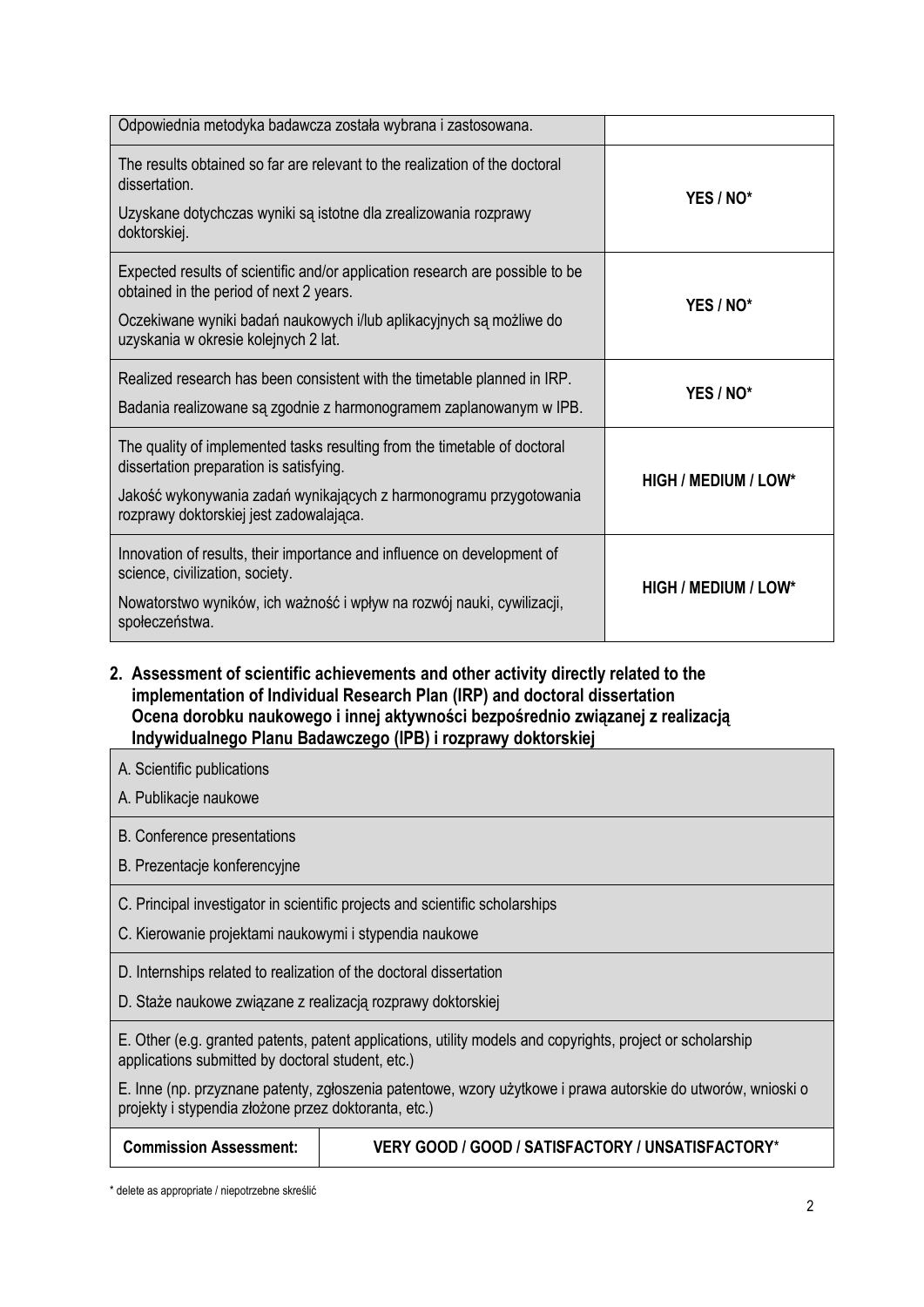#### **3. Opinion concerning scientific guidance and support in conducting scientific activities Opinia dotycząca jakości opieki naukowej i wsparcia w prowadzeniu działalności naukowej**

| Supervisor (1)                              | Supervisor (2) or Auxiliary supervisor |
|---------------------------------------------|----------------------------------------|
| VERY GOOD / GOOD / SATISFACTORY /           | VERY GOOD / GOOD / SATISFACTORY /      |
| UNSATISFACTORY*                             | UNSATISFACTORY*                        |
| <b>BARDZO DOBRA / DOBRA / DOSTATECZNA /</b> | BARDZO DOBRA / DOBRA / DOSTATECZNA /   |
| NEGATYWNA*                                  | NEGATYWNA*                             |

#### **4. Assessment of doctoral student's presentation of achievements and scientific discussion Ocena prezentacji osiągnięć doktoranta i dyskusji naukowej**

| No. | <b>Issues / problems</b><br>Zagadnienia / problemy                                  | <b>Assesment / Ocena**</b> |  |
|-----|-------------------------------------------------------------------------------------|----------------------------|--|
| 1.  | Doctoral student's presentation of achievements<br>Prezentacja osiągnięć doktoranta |                            |  |
| 2.  |                                                                                     |                            |  |
| 3.  |                                                                                     |                            |  |
| 4.  |                                                                                     |                            |  |
| 5.  |                                                                                     |                            |  |
|     | <b>Commission Assessment: / Ocena Komisji:</b>                                      |                            |  |

\*\* very good, good, satisfactory, unsatisfactory / bardzo dobra, dobra, dostateczna, negatywna

#### **5. Final assessment of doctoral student Ocena końcowa doktoranta**

| Positive / Pozytywna* | Negative / Negatywna* |
|-----------------------|-----------------------|
|-----------------------|-----------------------|

**6. Justification of Commission's final assessment result taking into account implementation of Individual Research Plan (IRP)** (DESCRIPTION – MIN 0.5 PAGE A4, ARIAL NARROW 11, LINE SPACING 1) **Uzasadnienie wyniku końcowej oceny Komisji, biorące pod uwagę realizację Indywidualnego Planu Badawczego (IPB) (OPIS – MIN. 0,5 STRONY A4, ARIAL NARROW 11, INTERLINIA 1)**

**7. Any comments, suggestions or recommendations for the doctoral student or supervisor/s (optional) (DESCRIPTION – ARIAL NARROW 11, LINE SPACING 1) Uwagi, sugestie lub zalecenia dla doktoranta lub promotora/ów (opcjonalnie) (OPIS – ARIAL NARROW 11, INTERLINIA 1)**

\* delete as appropriate / niepotrzebne skreślić